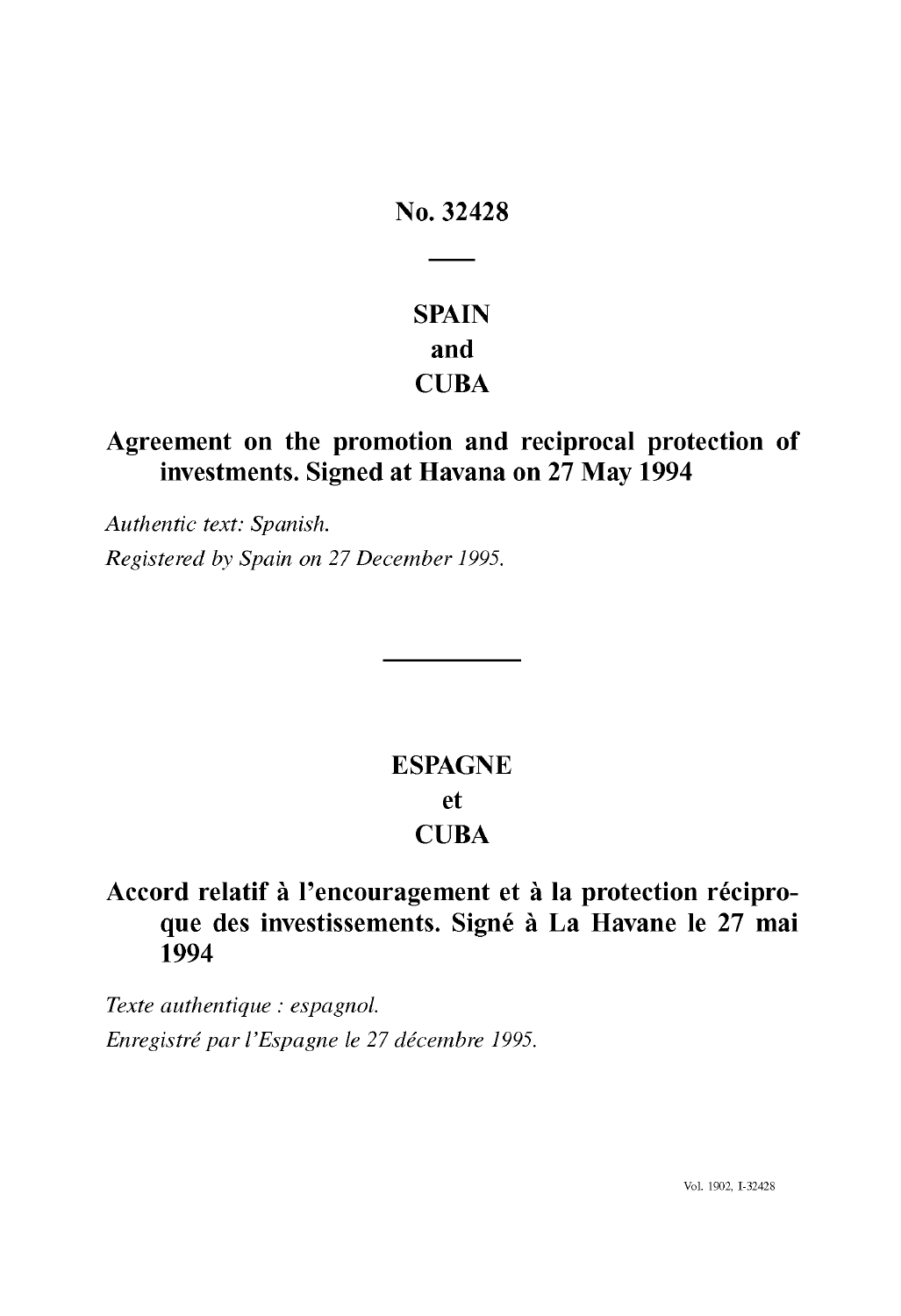$[TRANSLATION - TRADUCTION]$ 

# AGREEMENT' BETWEEN THE KINGDOM OF SPAIN AND THE RE-PUBLIC OF CUBA ON THE PROMOTION AND RECIPROCAL PROTECTION OF INVESTMENTS

The Kingdom of Spain and the Republic of Cuba, hereinafter referred to as "the Contracting Parties",

Desiring to intensify economic cooperation to the mutual benefit of both countries,

Seeking to create favourable conditions for investments made by investors from each Contracting Party in the territory of the other, and

Recognizing that the promotion and protection of investments in accordance with this Agreement will stimulate initiatives in this area,

Have agreed as follows :

#### Article I

## **DEFINITIONS**

For the purposes of this Agreement:

1. The term "investors" shall mean:

( $a$ ) Individuals or natural persons having the nationality of either of the Contracting Parties under the laws of their respective States ;

 $(b)$  Legal entities, including companies, groups of companies, trading companies and other organizations constituted or, in any case, duly established in accordance with the legislation of that Contracting Party and having their main office in the territory of that Contracting Party.

2. The term "investments" shall mean any kind of assets, such as property and rights of every kind, acquired in accordance with the legislation of the country in which the investment is made and in particular, but not exclusively, the following:

Shares and other forms of participation in companies;

Rights derived from any kind of contribution made to create economic value, expressly including all loans granted to this effect, whether capitalized or not;

Movable and immovable property, as well as real rights such as mortgages, collateral rights, usufructs and similar rights ;

Rights of any kind relating to intellectual property, including, specifically, patents and trade marks, as well as manufacturing licences, know-how and goodwill ;

Concessions granted by law or by virtue of a contract for engaging in economic and commercial activity, in particular those related to the prospection, cultivation, extraction or development of natural resources .

<sup>&</sup>lt;sup>1</sup> Came into force on 9 June 1995, the date on which the Contracting Parties notified each other (on 15 September 1994 and 9 June 1995) of the completion of their respective constitutional formalities, in accordance with

Vol. 1902, I-32428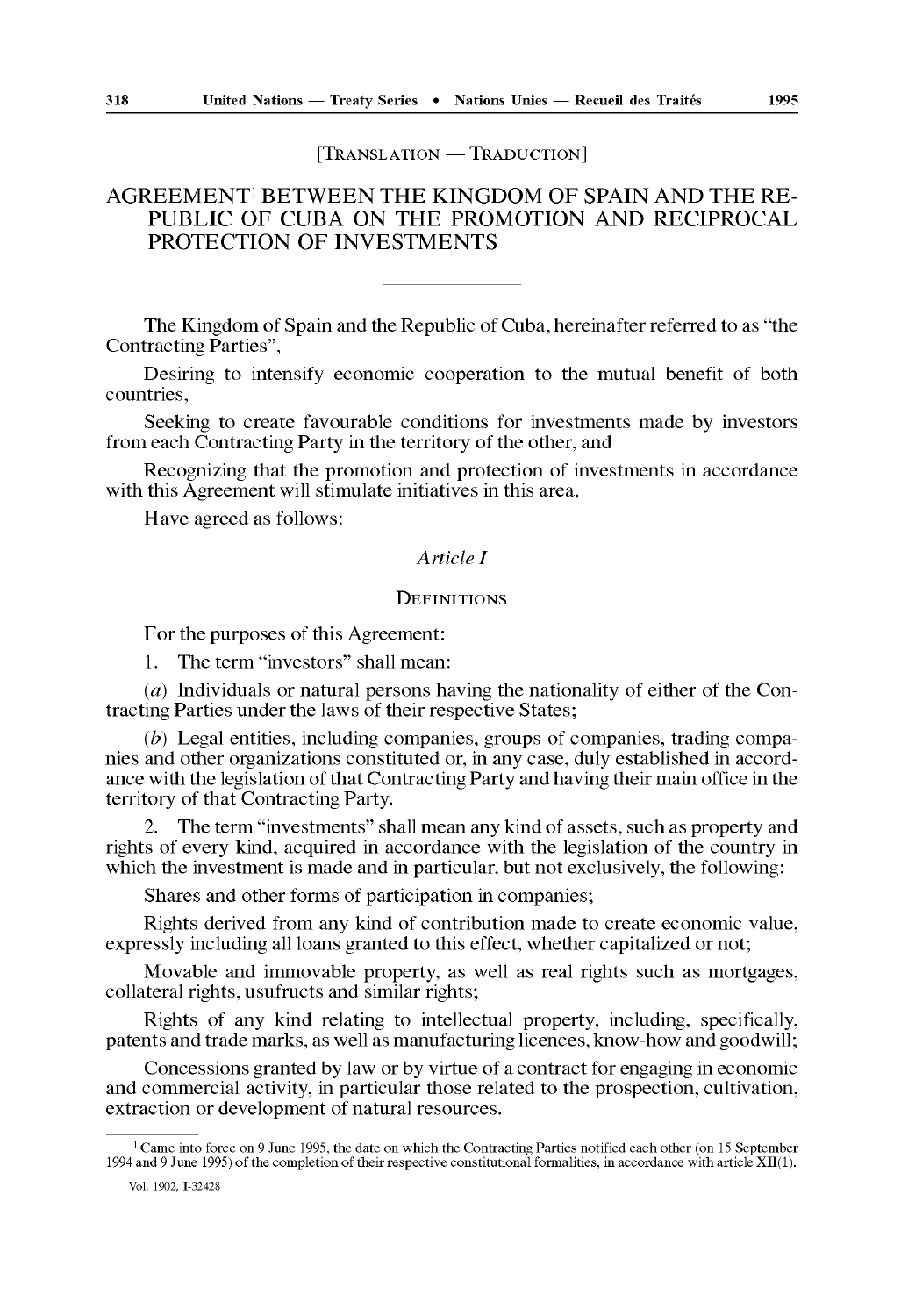3. The term "returns on investment" refers to the income derived from an investment as defined above and includes, although it is not confined to, profits, dividends and interest.

4. The term "territory" means the territory on land and the territorial sea of the Contracting Parties, as well as the exclusive economic zone and the continental shelf beyond the limits of the territorial sea of each Contracting Party over which it has or may have, under international law, jurisdiction and sovereign rights for the purposes of developing, prospecting and conserving natural resources .

# Article II

# PROMOTION, ACCEPTANCE

<sup>1</sup> . Each Contracting Party shall, insofar as possible, promote investments in its territory by investors of the other Contracting Party and shall allow such investments in compliance with its legislation.

2. 'Mis Agreement shall also apply to investments made before its entry into force by investors of one Contracting Party in the territory of the other Contracting Party in compliance with the latter's legislation.

# Article III

#### **PROTECTION**

<sup>1</sup> . Each Contracting Party shall protect within its territory investments made in compliance with its legislation by investors of the other Contracting Party and shall not obstruct, by unjustified or discriminatory measures, the management, maintenance, development, use, enjoyment, extension, sale or, where appropriate, liquidation of such investments.

2. Each Contracting Party shall grant the necessary permits for such investments and, within the framework of its legislation, shall permit the performance of labour contracts and manufacturing licensing contracts and the provision of technical, commercial, financial and administrative assistance .

<sup>3</sup> . Each Contracting Party shall also grant, as necessary, the requisite permits for the activities of consultants or experts engaged by investors of the other Contracting Party.

## Article IV

#### TREATMENT

1. Each Contracting Party shall guarantee fair and equitable treatment in its territory for investments made by investors of the other Contracting Party . Likewise, investments in the territory of a Contracting Party by companies or corporations in which investors from the other Contracting Party have a share shall receive fair and equitable treatment.

2. 'Me treatment accorded by each Contracting Party to investments and returns on investments made by investors of the other Contracting Party shall be no

Vol. 1902, 1-32428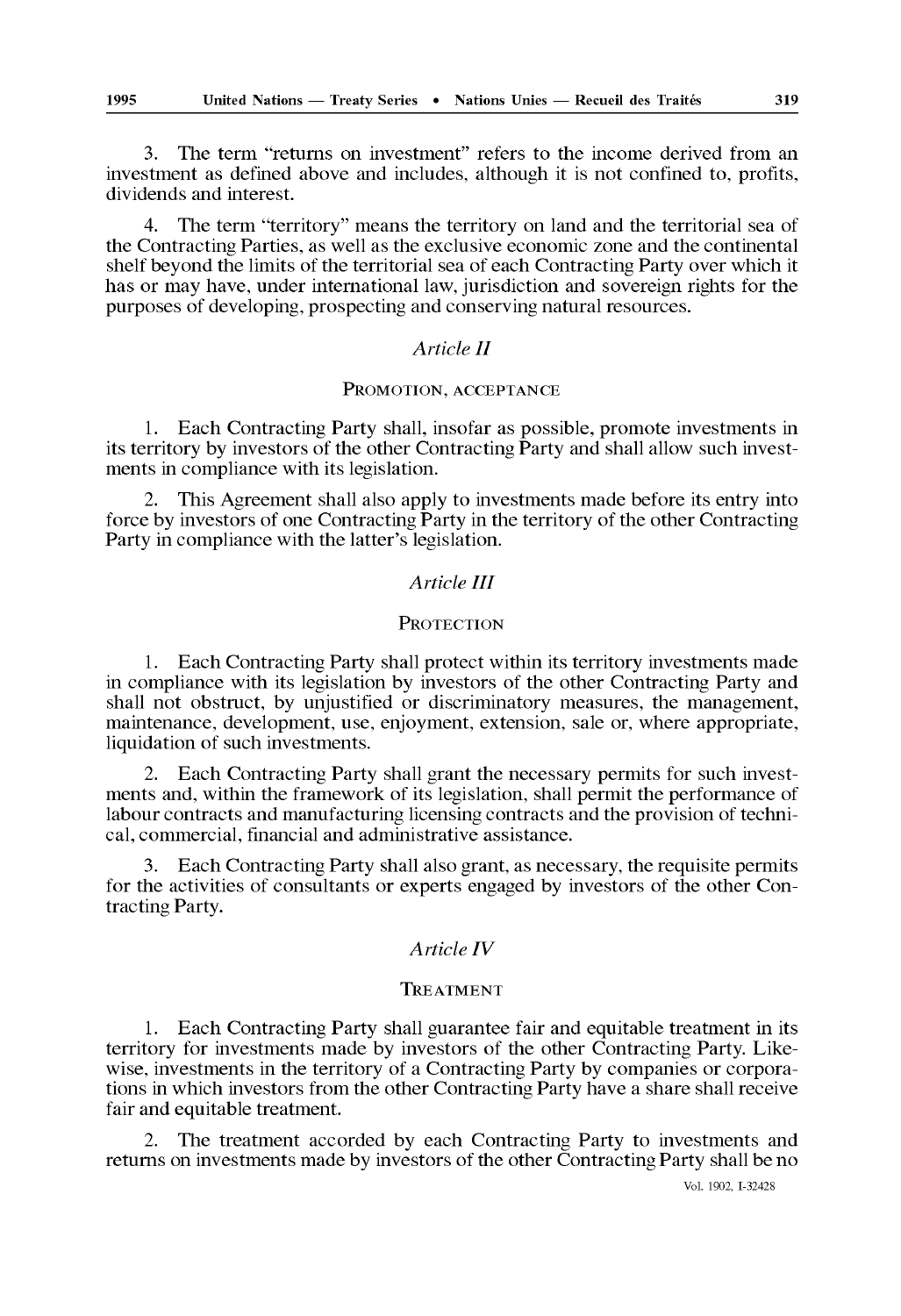less favourable than that accorded to investments and returns on investments made by investors of third countries.

3. The treatment accorded by each of the Contracting Parties to investments and returns on investments made by investors of the other Contracting Party shall, consistent with its current legislation, be no less favourable than that accorded to the investments and returns on investment of its own investors in similar activities .

4. The provisions of this article shall not apply to the advantages and privileges which a Contracting Party grants or may grant to third countries by virtue of its participation in a customs or economic union, common market associations, free-trade areas, regional or subregional agreements or multilateral international economic agreements, or as a result of agreements intended to avoid double taxation or any other tax agreement.

# Article V

#### NATIONALIZATION AND EXPROPRIATION

<sup>1</sup> . Nationalization, expropriation or any other measure having similar characteristics or effects that might be taken by the authorities of one Contracting Party against investments in its territory by investors of the other Contracting Party should be imposed only in the public interest and in accordance with the law, and should in no case be discriminatory . The Contracting Party that imposes such measures shall pay the investor or the investor's assignes appropriate compensation without undue delay and in freely convertible and transferable currency.

2. The compensation shall equal the actual market value of the investment immediately prior to the announcement or publication of the decision to nationalize or expropriate. If no agreement can be reached between the investor and the Contracting Party under obligation to pay, the compensation shall be determined according to the procedures for the settlement of disputes contained in article XI of this Agreement.

<sup>3</sup> . Following expropriation, if property acquired for that purpose has not been fully or partly utilized as intended, those from whom it was expropriated and their assignes have the right to reacquire it .

#### Article VI

#### COMPENSATION FOR LOSSES

<sup>1</sup> . Investors of a Contracting Party who suffer losses on their investments or returns on investment in the territory of the other Contracting Party as a result of war, armed conflict, a national state of emergency, revolt, uprising or other similar circumstance, including losses as a result of requisition, shall be accorded, by way of restitution, reimbursement, compensation or other settlement, treatment no less favourable than that accorded by the last-named Contracting Party to its own investors and investors from any third State.

2. Once the appropriate level of compensation has been determined, it shall be paid promptly and its transfer in freely convertible currency shall be authorized .

Vol. 1902, I-32428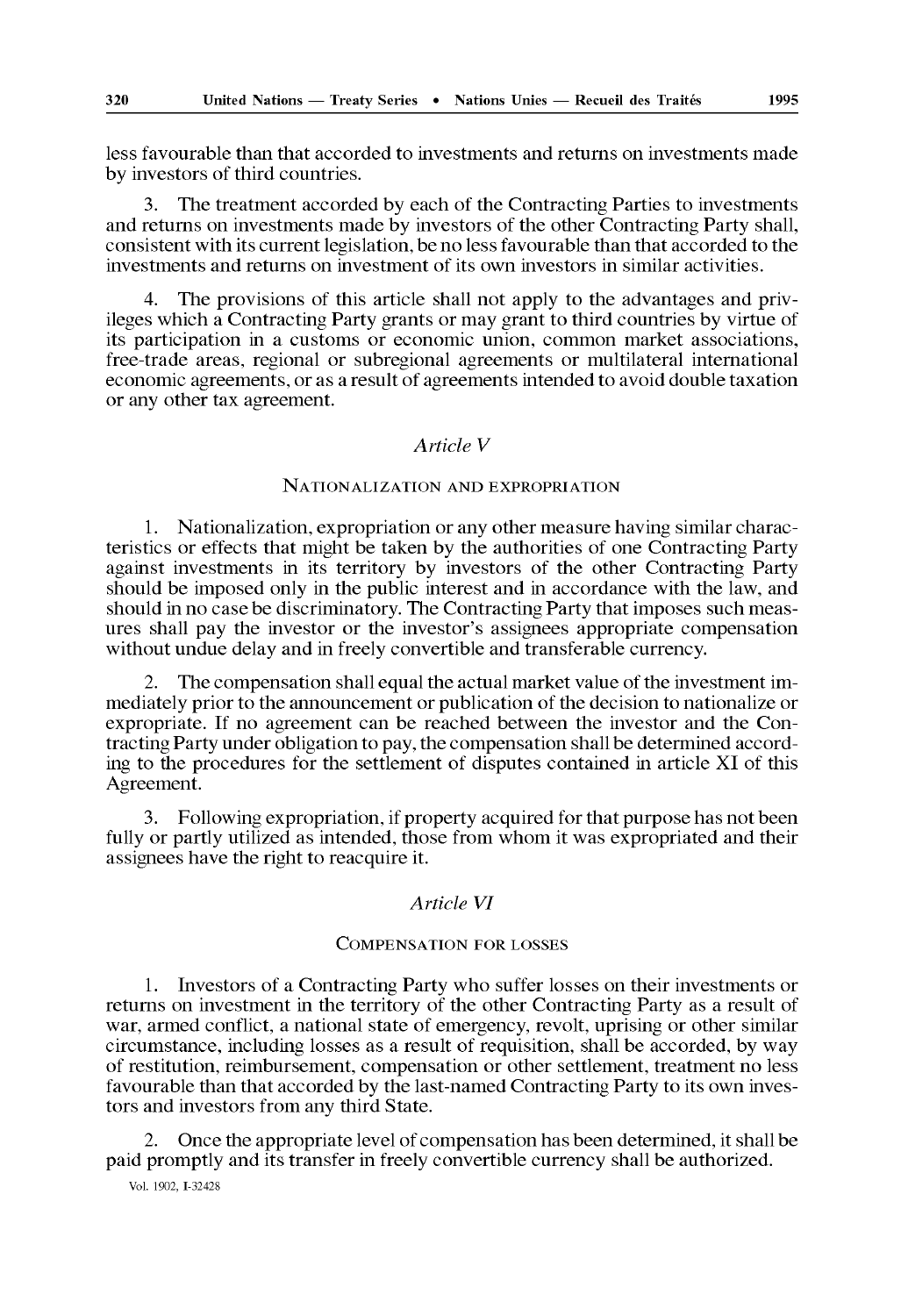#### Article VII

#### **TRANSFERS**

1. Each Contracting Party shall guarantee the free transfer of income and other payments related to investments made in its territory by investors of the other Contracting Party, in particular, but not exclusively, the following :

Returns on investment, as defined in article I;

The compensation provided for in article V;

The settlements provided for in article VI;

The proceeds of the total or partial sale or liquidation of the investments;

The amounts necessary for the repayment of loans and the payment of interest on them;

The amounts necessary to maintain and consolidate the investment;

The wages, salaries and other remuneration received by citizens of one Contracting Party who have obtained the necessary work permits in the other Contracting Party in connection with an investment, as provided in the legislation in force.

2. The Contracting Party in whose territory the investment is made shall make it possible for the investor of the other Contracting Party or the company in which the investor has a share to acquire the currency required to make the transfers covered in this article without discrimination .

3. The transfers referred to in this Agreement shall be made in freely convertible currency and in accordance with the tax liabilities established by the legislation in force in the Contracting Party in whose territory the investment is made .

4. 'Me Contracting Parties undertake to simplify the necessary procedures for making such transfers without undue delay or restrictions, in accordance with the practices of the international financial centres . In particular, no more than three months shall elapse between the time when the investor duly submits the necessary application for the transfer and the time when the transfer is actually made . Accordingly, each Contracting Party undertakes to carry out the necessary formalities both for the acquisition of foreign currency and for its effective transfer abroad by the end of the above-mentioned period.

5. The treatment accorded by the Contracting Parties to the transfers referred to in this article shall be no less favourable than that accorded to transfers initiated by investors of any third State.

## Article VIII

#### MORE FAVOURABLE TERMS

Where one Contracting Party has agreed with investors of the other Contracting Party on more favourable terras than those specified in this Agreement, those terras shall not be affected by this Agreement.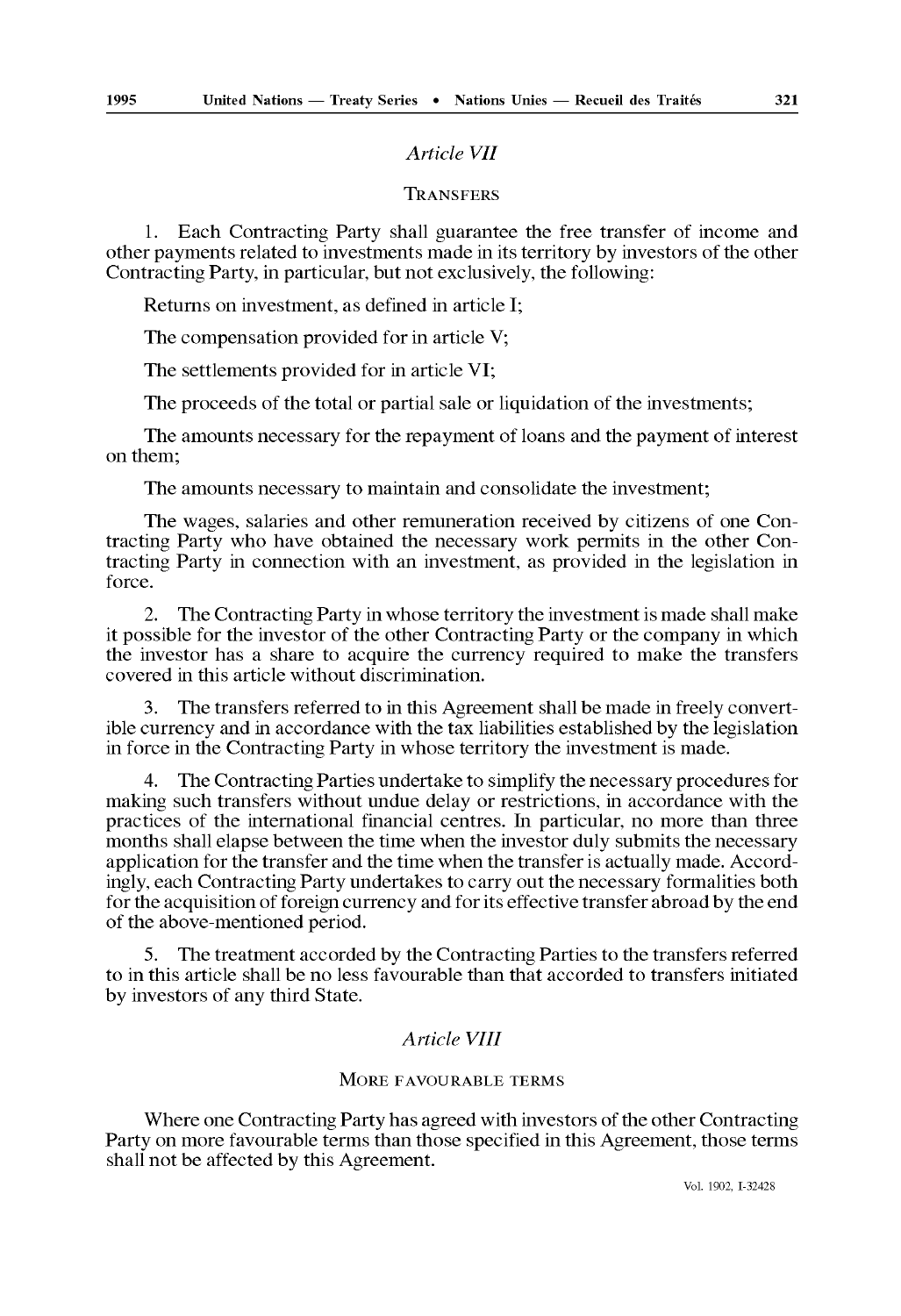#### Article IX

#### PRINCIPLE OF SUBROGATION

Where one Contracting Party has provided a financial guarantee against noncommercial risks in respect of an investment by one of its investors in the territory of the other Contracting Party, the latter shall agree to the subrogation of the first Contracting Party in respect of the investor's economic rights as from the time when the first Contracting Party makes a first payment to be charged against the guarantee it has provided. This subrogation will enable the first Contracting Party to receive directly any payment of compensation to which the investor may be entitled.

With regard to rights of ownership, use or enjoyment, or any other real right, the subrogation may only take place after the relevant permits have been obtained, in compliance with the legislation in force in the territory of the Contracting Party where the investment was made.

#### Article X

#### SETTLEMENT OF DISPUTES BETWEEN THE CONTRACTING PARTIES

<sup>1</sup> . Any dispute between the Contracting Parties over the interpretation or application of this Agreement shall, insofar as possible, be settled amicably by the Governments of the two Contracting Parties .

2. If the dispute cannot be settled in that way within six months of the start of negotiations, it shall be submitted, at the request of either of the Contracting Parties, to an arbitral tribunal.

3. The arbitral tribunal shall be constituted as follows: each Contracting Party shall appoint an arbitrator and the two arbitrators shall nominate a citizen of a third State as chairman. The arbitrators shall be appointed within three months and the chairman within five months of the date on which either Contracting Party informs the other Contracting Party of its intention to submit the dispute to an arbitral tribunal.

If one of the Contracting Parties has not appointed its arbitrator within the period specified, the other Contracting Party may invite the President of the International Court of Justice to make the appointment. Should the arbitrators be unable to agree on the choice of the third arbitrator within the period specified, either Contracting Party may invite the President of the International Court of ustice to make the appointment.

5 . If, in the cases specified in paragraph 4 of this article, the President of the International Court of Justice is not able to perform that function or is a national of either Contracting Party, the Vice-President shall be requested to make the appointments. If the Vice-President is not able to perform that function or is a national of either Contracting Party, the appointments shall be made by the mort senior member of the International Court of ustice who is not a national of either of the Contracting Parties.

6 . 'Me ruling of the arbitral tribunal shall be based on respect for the law, the provisions of this Agreement or other valid agreements between the Contracting Parties, and the universally recognized principles of international law.

7. Unless the Contracting Parties agree otherwise, the tribunal shall determine its own procedure.

Vol. 1902, I-32428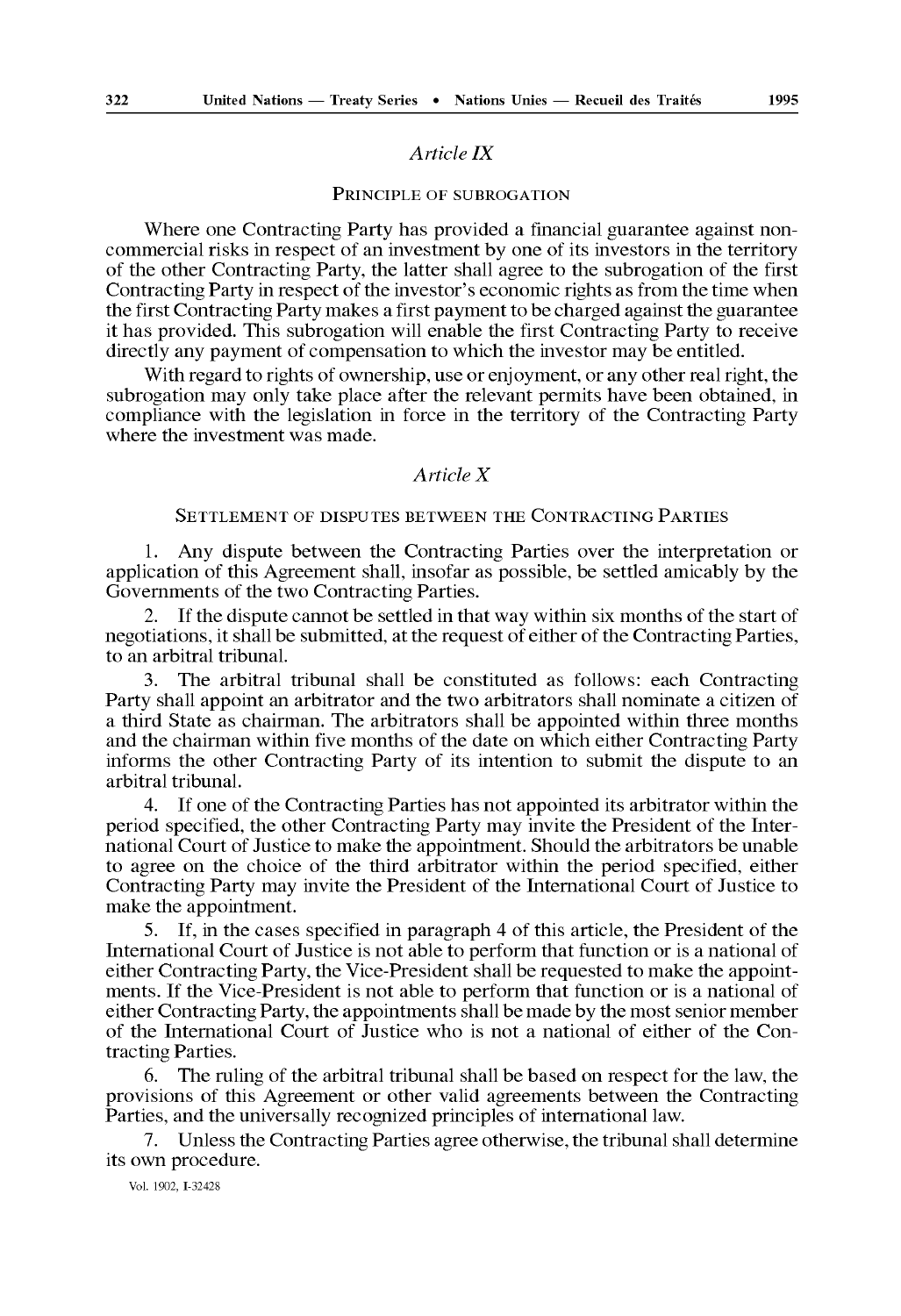8. The tribunal shall take its decision by majority vote, and its decision shall be final and binding on both Contracting Parties.

9 . Each Contracting Party shall defray the expenses of its appointed arbitrator and those relating to its representation in the arbitral proceedings . The remaining expenses, including those of the chairman, shall be shared equitably by both Contracting Parties.

## Article XI

#### SETTLEMENT OF DISPUTES BETWEEN ONE CONTRACTING PARTY AND INVESTORS OF THE OTHER CONTRACTING PARTY

1. Any dispute over investments between one of the Contracting Parties and an investor of the other Contracting Party relating to questions governed by this Agreement shall be communicated in writing, together with a detailed report, by the investor to the Contracting Party in whose territory the investment was made . The parties to the dispute shall, insofar as possible, endeavour to settle their differences amicably.

2. If the dispute cannot be settled in this way within six months of the date of the written notification referred to in paragraph 1, it shall be submitted to one of the following tribunals, as the investor chooses:

The appropriate tribunals of the Contracting Party in whose territory the investment was made;

The *ad hoc* arbitral tribunal established in accordance with the Arbitration Rules of the United Nations Commission on International Trade Law  $(UNCITRAL);$ <sup>1</sup>

The arbitral tribunal of the International Chamber of Commerce in Paris.

3. The decisions of the arbitral tribunal shall be based on:

The provisions of this Agreement and those of other agreements between the Contracting Parties;

The widely accepted norms and principles of international law;

The domestic legislation of the Contracting Party in whose territory the investment was made, including the rules on conflicts of law.

The decisions of the arbitral tribunal shall be final and binding on the parties to the dispute. Each Contracting Party undertakes to abide by those decisions in accordance with its domestic legislation.

#### Article XII

#### ENTRY INTO FORCE, RENEWAL AND TERMINATION

1. This Agreement shall enter into force on the day on which the Contracting Parties have notified each other that the respective constitutional requirements for the entry into force of international agreements have been completed. It shall remain

Vol. 1902, 1-32428

<sup>&</sup>lt;sup>1</sup> United Nations, Official Records of the General Assembly, Thirty-first Session, Supplement No. 17 (A/31/17), p. 34.